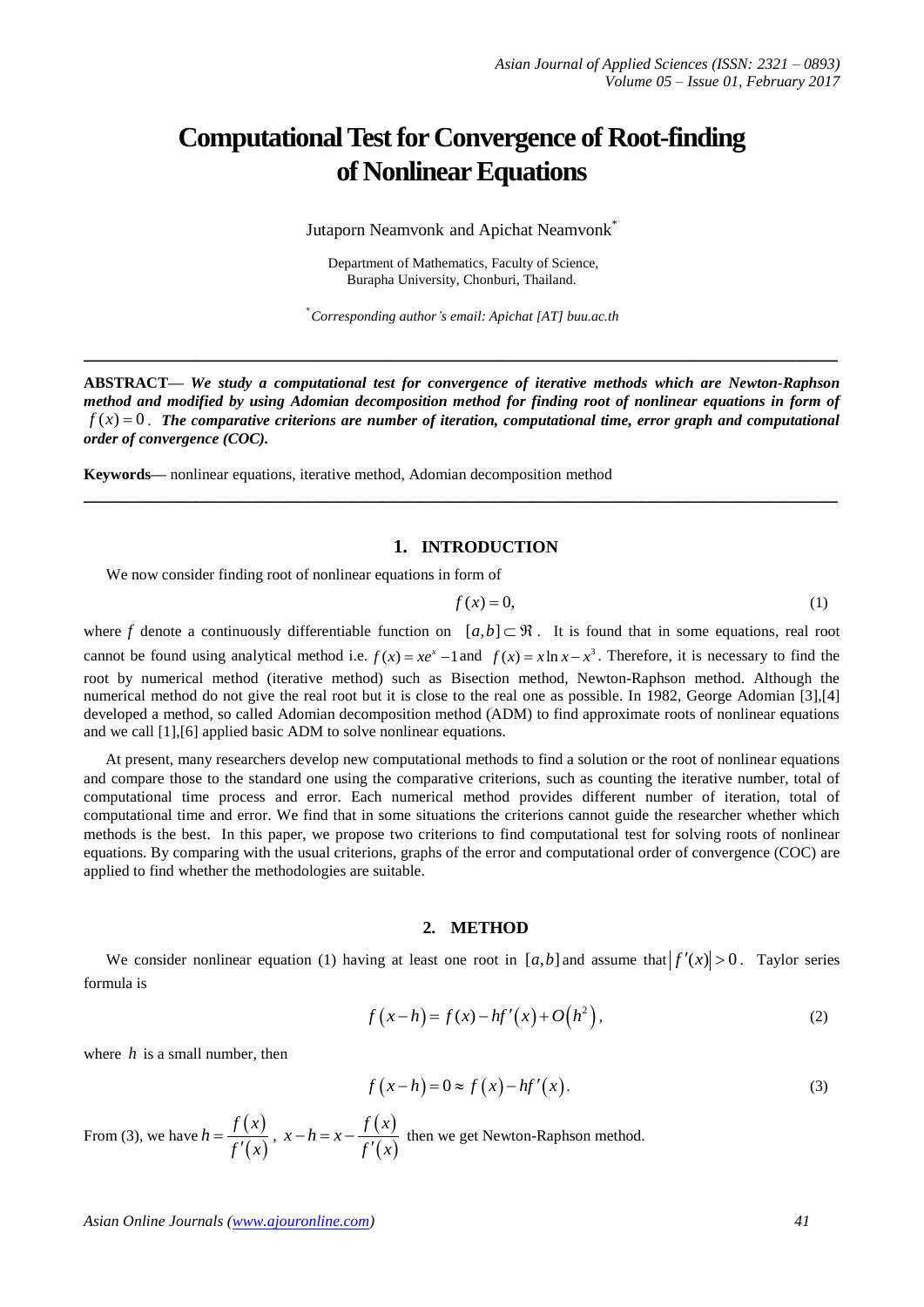Algorithm 1 is Newton-Raphson method. Let

$$
x_{n+1} = x_n - \frac{f(x_n)}{f'(x_n)},
$$
\n(4)

where  $x_0$  is an initial guess point taking any value. Then repeat (4) until sequence of approximate  $\{x_n\}$ ,  $n = 1, 2, 3,...$ converge to real root,  $\alpha$ .

We applied Taylor series with  $2<sup>nd</sup>$  order. Let

$$
f(x-h) = 0 \approx f(x) - hf'(x) + \frac{h^2}{2}f''(x).
$$
 (5)

From (5), we have  $h = \frac{f(x)}{g(x)}$  $(x)$  $(x)$  $(x)$ 2 2  $h = \frac{f(x)}{f'(x)} + \frac{h^2}{2} \frac{f''(x)}{f'(x)}$  $=\frac{f(x)}{g(x)}+\frac{h^2}{2}\frac{f''}{g'}$  $\frac{x^{(1)}(x)}{x^{(1)}} + \frac{x^{(2)}(x)}{2}$  then use ADM [2], [5], [6], [7] and [8] for  $m = 1$ , we get

$$
x_{n+1} = x_n - \frac{f(x_n)}{f'(x_n)} - \frac{f^2(x_n)f''(x_n)}{2f'^3(x_n)}.
$$
 (6)

For  $m = 2$ , we get

Algorithm 2

For 
$$
m = 2
$$
, we get  
\n
$$
x_{n+1} = x_n - \frac{f(x_n)}{f'(x_n)} - \frac{f^2(x_n)f''(x_n)}{2f'^3(x_n)} - \frac{f^3(x_n)f''(x_n)}{2f'^5(x_n)}.
$$
\n(7)

For  $m = 3$ , we get

For 
$$
m = 3
$$
, we get  
\n
$$
x_{n+1} = x_n - \frac{f(x_n)}{f'(x_n)} - \frac{f^2(x_n)f''(x_n)}{2f'^3(x_n)} - \frac{f^3(x_n)f''(x_n)}{2f'^5(x_n)} - \frac{f^4(x_n)f''(x_n)}{2f'^7(x_n)},
$$
\n(8)

where  $n = 1, 2, 3, ...$ 

**Definition 1:** Computational order of convergence (COC) of sequence  $\{x_n\}$  is  $\rho = \frac{\ln |\rho_{n+1}|}{\ln |\rho_{n-1}|}$ 1 ln  $\frac{n+1}{e_n}$ *n n*  $e_{n+1}/e$  $e_{n/2}$  $\rho$  $=\frac{\ln \binom{e_{n+1}}{e_n}}{\ln \binom{e_{n-1}}{e_n}}$ , where  $e_n = x_n - \alpha$  [7]. f

In order to calculate  $\rho$ , as the real root,  $\alpha$  is unknown, we substitute the real root by the  $k^{th}$  approximate root,  $x_k$ , which is the final root of the algorithm. Then we have

$$
\rho = \frac{\ln|^{(x_k - x_{k-1})}/(x_{k-1} - x_{k-2})|}{\ln|^{(x_{k-1} - x_{k-2})}/(x_{k-2} - x_{k-3})|},
$$
\n(9)

# **3. MAIN RESULT**

Table 1-3 show finding root of nonlinear equations which are  $f_1(x) = x^3 - 2x + 2$ ,  $f_2(x) = \sin(x) - x^5 + x^3 - 1$  and  $f_3(x) = cos(x) - x^3$  by comparing among number of iteration, computational time, relative error graph and computational order of convergence (COC). The initial guess point,  $x_0$ , is set to be the same for all algorithms of a function. The iteration process will run repeatedly and will be stopped when  $\left|\frac{x_n}{x_{n-1}}\right|$  < 1×10<sup>-12</sup> 1  $\left| \frac{n - \lambda_{n-1}}{n} \right|$  < 1 × 10 *n*  $x_n - x$ *x*  $-1 > 1 \times 10^{-7}$ i,  $\frac{-x_{n-1}}{x_{n-1}}$  < 1×10<sup>-12</sup>.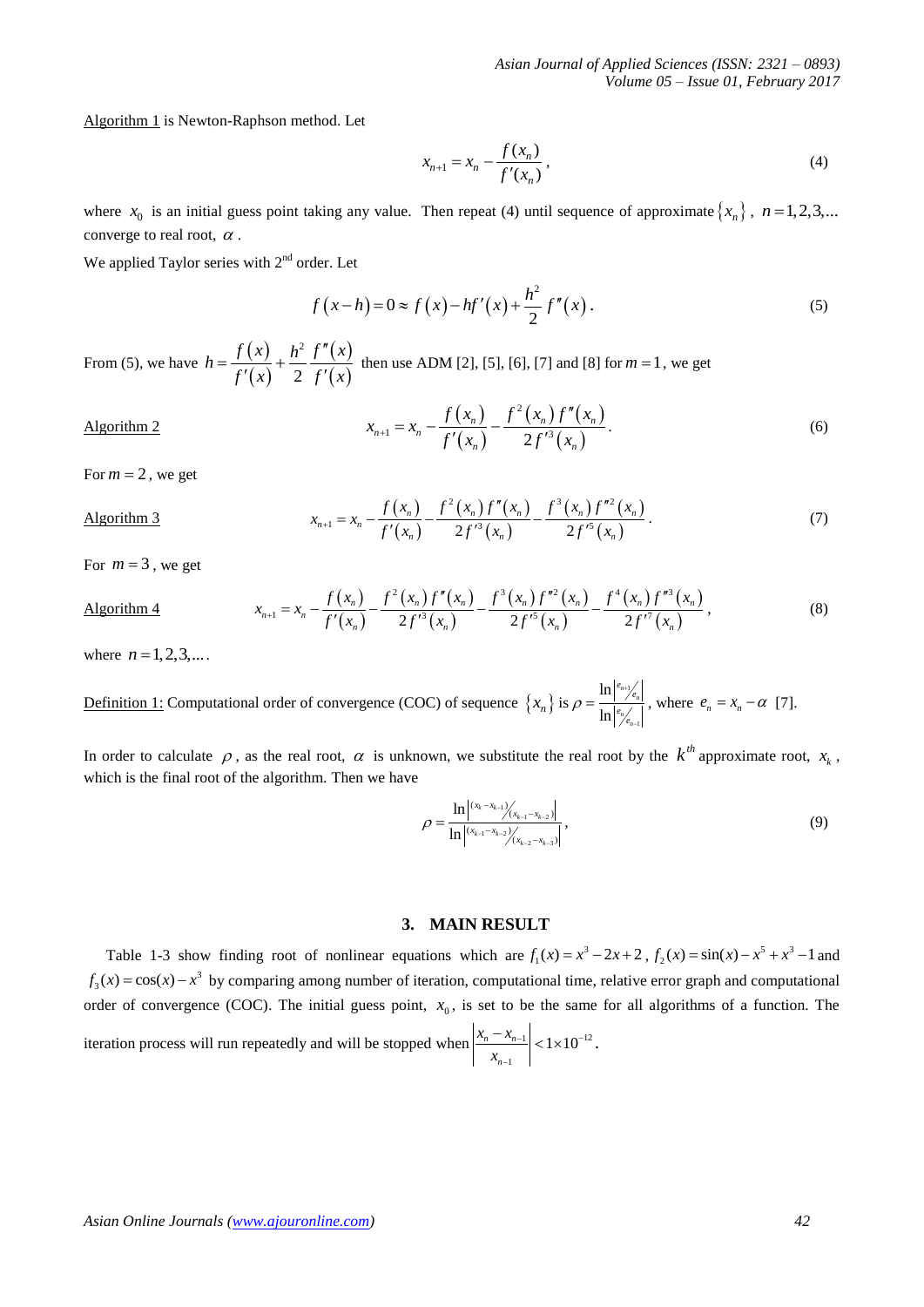*Asian Journal of Applied Sciences (ISSN: 2321 – 0893) Volume 05 – Issue 01, February 2017*

| method      | $x_0$ | Appx. root         | no.of<br>it. | <b>Relative</b><br>error | Time<br>(s) | <b>COC</b>        |
|-------------|-------|--------------------|--------------|--------------------------|-------------|-------------------|
| Algorithm 1 | 3     | 1.7692923542386314 |              | $0.00000e+00$            | 0.5620      | 2.000508200840178 |
| Algorithm 2 | 3     | 1.7692923542386314 |              | $0.00000e+00$            | 0.5150      | 2.871332006764140 |
| Algorithm 3 | 3     | 1.7692923542386314 | 4            | 1.34033e-13              | 0.7020      | 2.816483532067318 |
| Algorithm 4 | 3     | 1.7692923542386314 |              | $0.00000e+00$            | 0.8580      | 2.852374551132790 |

**Table 1:** show finding root comparison of  $f_1(x) = x^3 - 2x + 2$ 



**Table 2:** show finding root comparison of  $f_2(x) = \sin(x) - x^5 + x^3 - 1$ 

| method      | $x_0$ | Appx. root         | no.of<br>it. | <b>Relative</b><br>error | Time<br>(s) | $\rm{COC}$        |
|-------------|-------|--------------------|--------------|--------------------------|-------------|-------------------|
| Algorithm 1 | 5     | 1.3455731314024220 | 12           | $0.00000e+00$            | 0.7960      | 2.001143046000341 |
| Algorithm 2 | 5     | 1.3455731314024220 | 8            | 5.22449e-13              | 0.8730      | 2.983893888961246 |
| Algorithm 3 | 5     | 1.3455731314024220 |              | 1.65019e-16              | 1.2010      | 2.634366698877359 |
| Algorithm 4 | 5     | 1.3455731314024220 | 9            | $0.00000e+00$            | 1.5600      | 2.944418281424580 |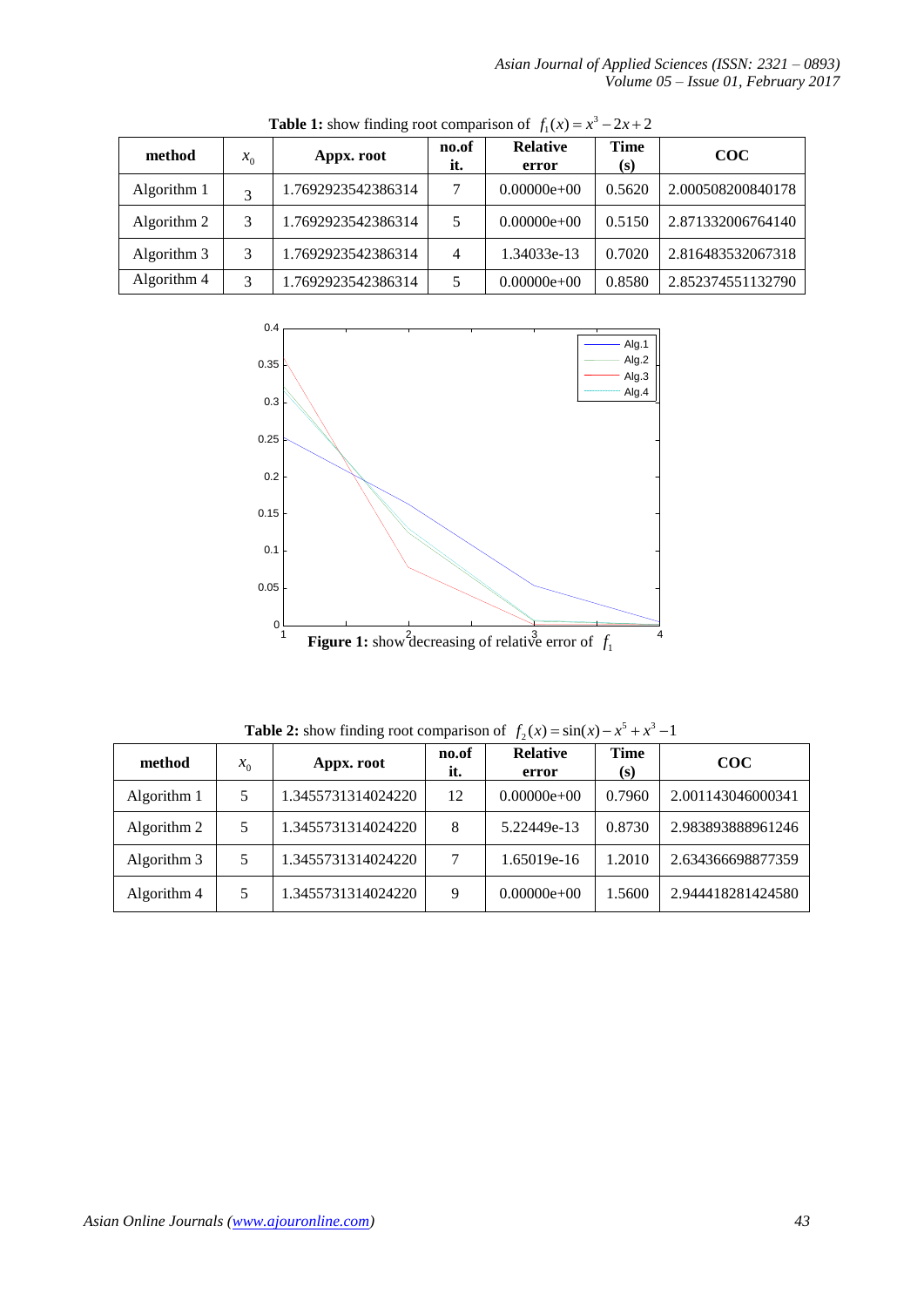

**Table 3:** show finding root comparison of  $f_3(x) = \cos(x) - x^3$ 

| method      | $x_0$ | Appx. root         | no.of<br>it. | <b>Relative</b><br>error | <b>Time</b><br>(s) | $\rm{COC}$        |
|-------------|-------|--------------------|--------------|--------------------------|--------------------|-------------------|
| Algorithm 1 | 4     | 0.8654740331016144 | 9            | $0.00000e+00$            | 0.7800             | 2.000515362225596 |
| Algorithm 2 | 4     | 0.8654740331016144 | 6            | 1.84722e-13              | 0.6400             | 2.986274993986881 |
| Algorithm 3 | 4     | 0.8654740331016144 | 6            | $0.00000e+00$            | 1.0290             | 2.800631871536915 |
| Algorithm 4 | 4     | 0.8654740331016144 | 7            | $0.00000e+00$            | 1.2170             | 2.975431520247845 |